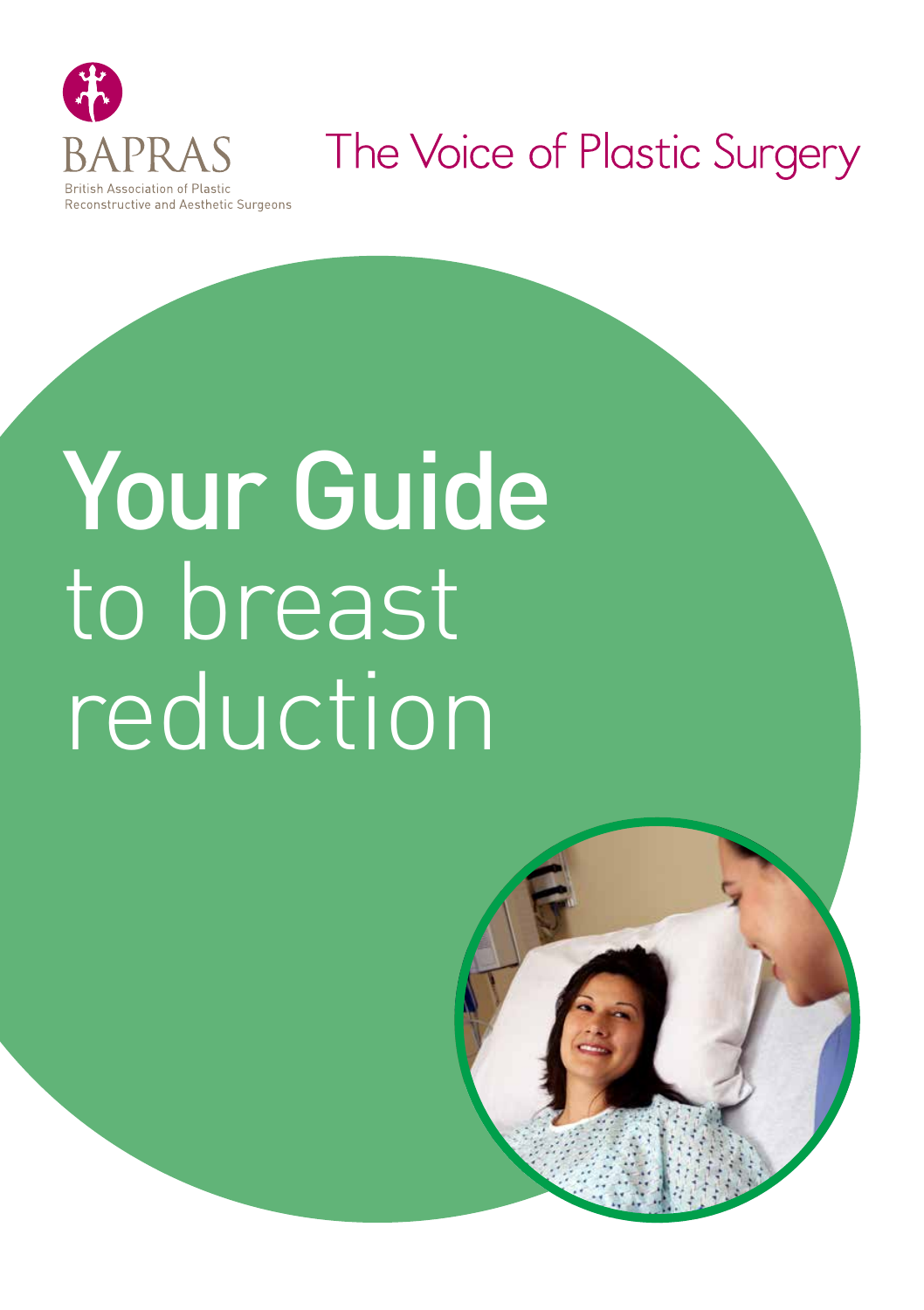# **Contents**

| Foreword                 |    |
|--------------------------|----|
| Introduction             | በን |
| About the operation      | በፈ |
| The surgery and recovery | በለ |
| Risks and complications  | በዓ |
| Further information      | 13 |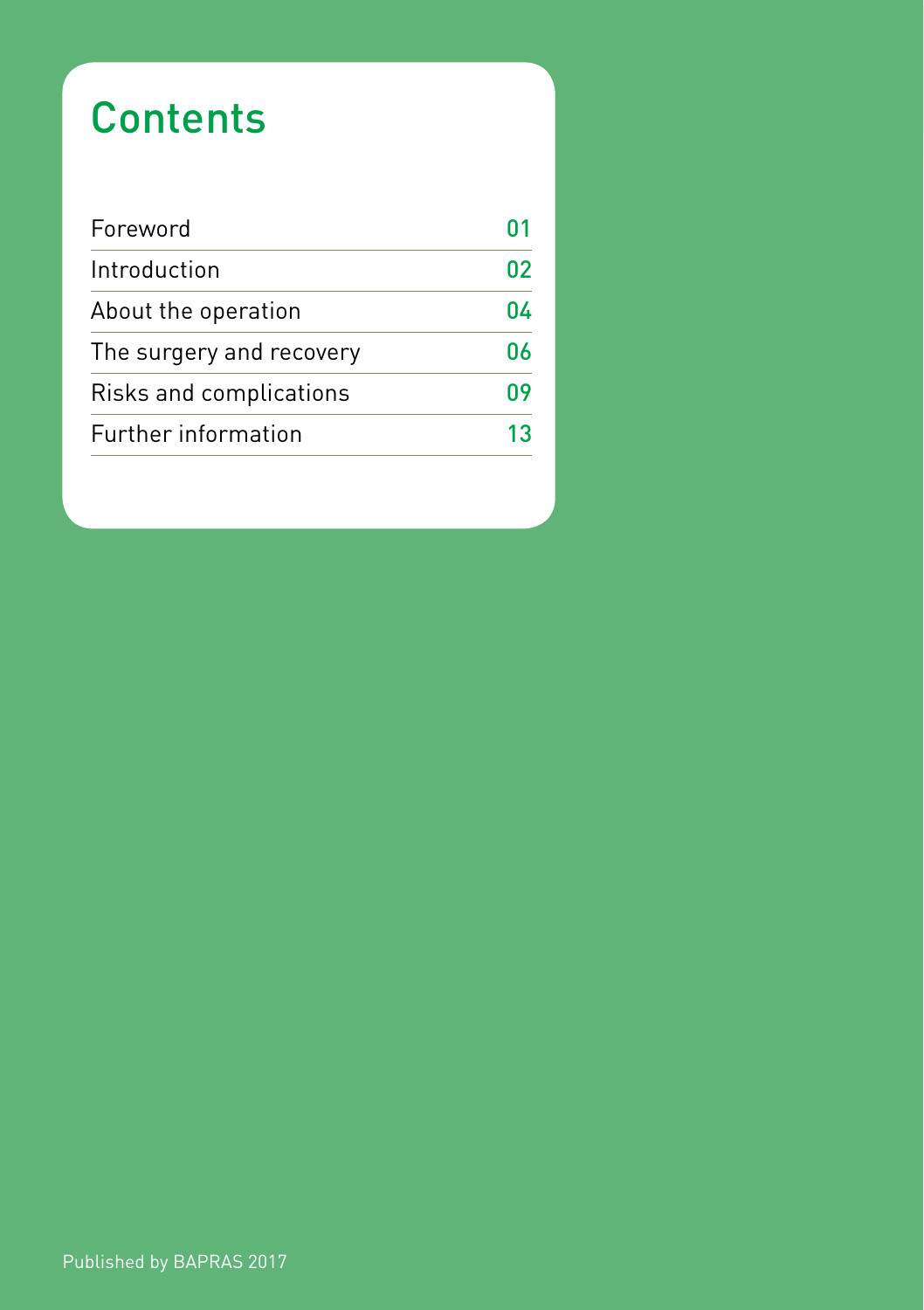### Foreword



Patients seeking breast reduction have many physical symptoms because of the size and weight of their breasts, leading to significant restrictions in their day-to-day activities and psychological wellbeing. Breast reduction can change a patient's life, and should not be just thought of as cosmetic surgery.

This booklet explains to patients who are thinking about reduction surgery what the treatment involves, including the recovery time, what benefits it brings, and what risks there are. It will help patients choose their surgeon, and to decide about having the operation when talking to their surgeon beforehand.

David Ward

President, BAPRAS

2017–2018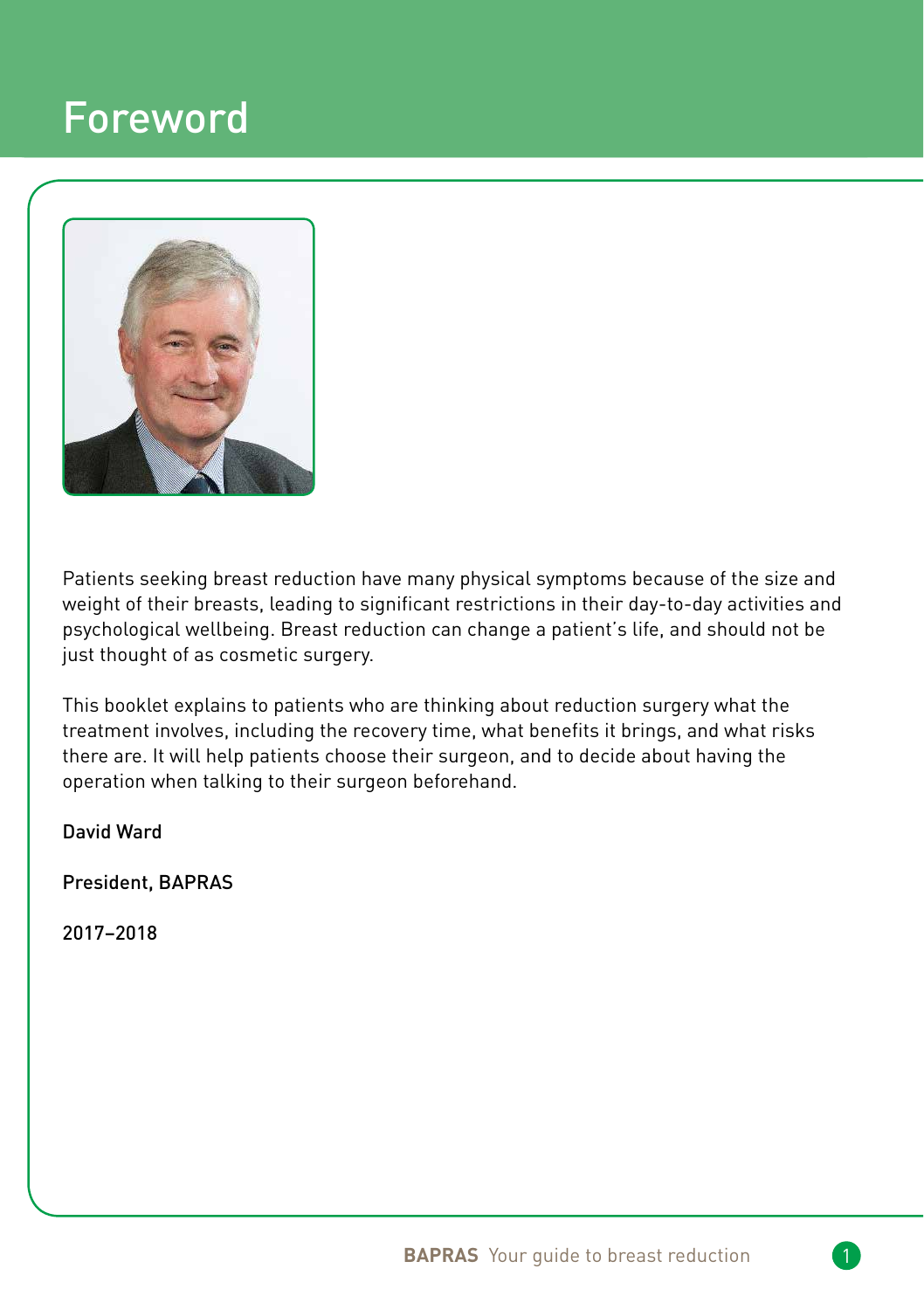## Introduction

#### **About this booklet**

This information booklet will help you and your family to understand breast reduction surgery and what to expect before and after the surgery.

#### **Why consider breast reduction surgery?**

Some women have great difficulty with their large breasts, especially if they are out of proportion to their overall figure. The symptoms and problems women may suffer from include:

- ‣ Pain in the back, neck, shoulder and breast
- ‣ Grooving of the shoulders caused by bra straps
- ‣ Inflamed reddened skin under the breast
- $\cdot$  Difficulty finding a suitable bra that fits and supports the breast correctly
- $\cdot$  Difficulty finding clothes that fit often needing much larger size tops compared to bottoms
- ‣ Difficulty undertaking exercise owing to pain and discomfort caused by the movement of their heavy breasts
- ‣ A loss of confidence in their appearance and feeling people are staring at their bust.

Breast reduction surgery may help control these symptoms, if large breasts are the main cause. For example, back pain may be due to other causes.

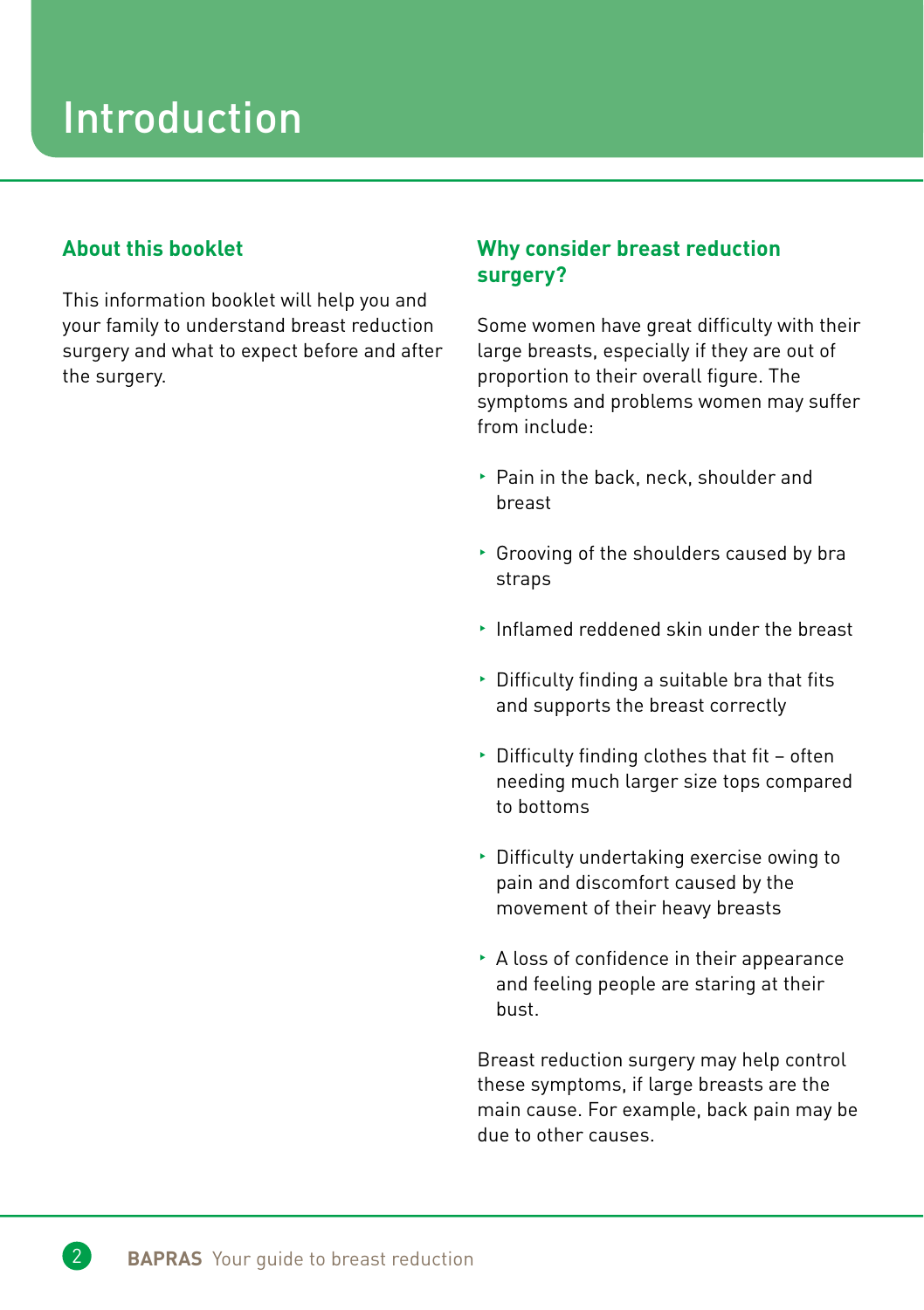#### **Are there alternatives to surgery?**

All surgery involves some risk. Weight loss may reduce breast size and, having reduced weight (a guideline body mass index is 27 or less), some women may find they do not need surgery. Correctly fitting underwear and clothing can improve comfort and appearance. Cognitive behavioural therapy can be effective for body image problems.

#### **Your consultation**

Ensure your consultation is with an accredited plastic surgeon who is on the GMC specialist register for plastic surgery, or a breast surgeon who has been certified in breast reduction surgery by the Royal College of Surgeons of England in its certification scheme due to be introduced in 2017.

Expect your surgeon to ask you about your general health, what symptoms you suffer from and what concerns you have about the size and shape of your bust. The surgeon will need to examine your bust and your overall figure to assess your proportions.

If, after careful assessment, you are suitable for breast reduction surgery expect to discuss the type of surgery, principles of the operation, likely outcomes and potential risks of surgery.

You may have more than one consultation. It is very difficult to take on board all the

information at just one consultation, and it is important that you have time to think about the information you have heard and a chance to ask any questions.

Key points to discuss include:

- ‣ Your expectations and the expected outcomes of surgery
- ‣ The benefits to you of the surgery
- ‣ Any risks, complications or limitations – please see page 9
- ‣ Any family history of breast cancer.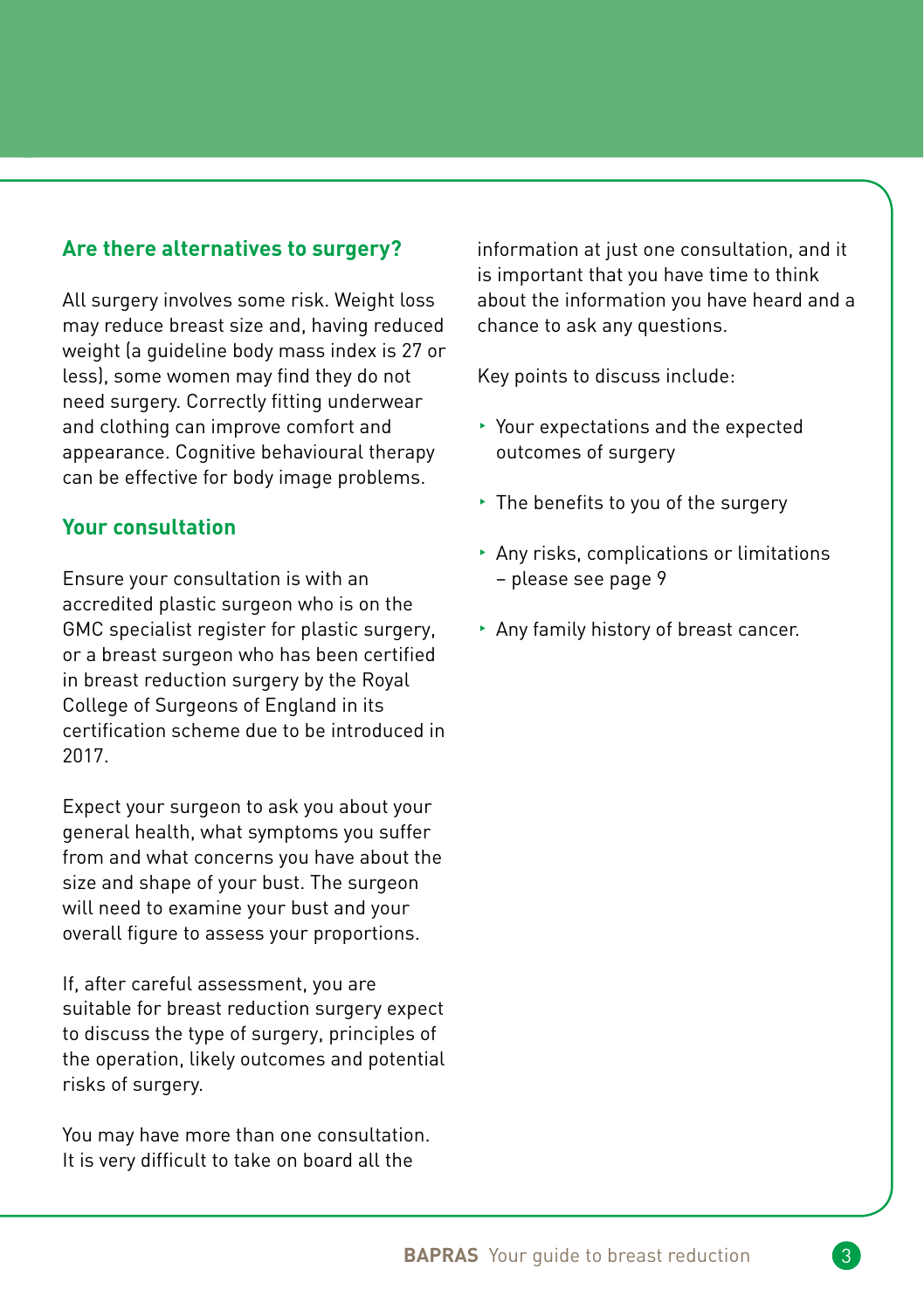## About the operation

#### **Before your surgery**

Most patients are seen in the preassessment clinic. This assessment may include:

- ‣ Assessing your general health and fitness before surgery by carrying out various tests and investigations. These may include blood tests and if indicated an ECG (electrocardiogram – heart tracing) and chest x-ray. Photographs will provide a record for your notes to allow a comparison of your breasts before and after surgery.
- ‣ Discussing your current medication, any allergies you may have and information on your planned treatment and hospital services.

It is important that you are completely satisfied that you have been given all the information you need and that you fully understand the risks and benefits of your surgery before you sign your consent form.

#### **You can change your mind at any time before surgery.**

On the day of the surgery your surgeon will make careful drawings on your bust to define exactly what breast tissue is to be removed and the new position of the nipple and areola (the brown area around the nipple).

#### **The operation**

This is most commonly undertaken under a general anaesthetic.

The operation usually takes two to three hours to complete.

Your surgeon will use the marks made before your operation as a guide them in excising blocks of skin, fat and breast tissue. Techniques for breast reduction vary, but the most common procedure involves a keyhole-shaped incision that circles the areola, extends downwards and follows the natural curve of the crease beneath the breast (see diagram on page 7).

The glandular tissue, fat and skin is removed and the nipple and areola are moved into their new position. The skin will be brought down from both sides of the breast and around the areola, shaping the new curve of the breast. Usually the blood supply to the nipple and areola is preserved on a stalk of tissue (a 'pedicle') so it can be moved into its new position higher on the chest wall. If the breast is very long the nipple may be removed completely and replaced as a 'graft'. The nipple then has to take up its blood supply again from the underlying breast tissue and dermis.

The breast tissue and skin is stitched together, usually with dissolvable stitches. The resulting scars are usually in the shape

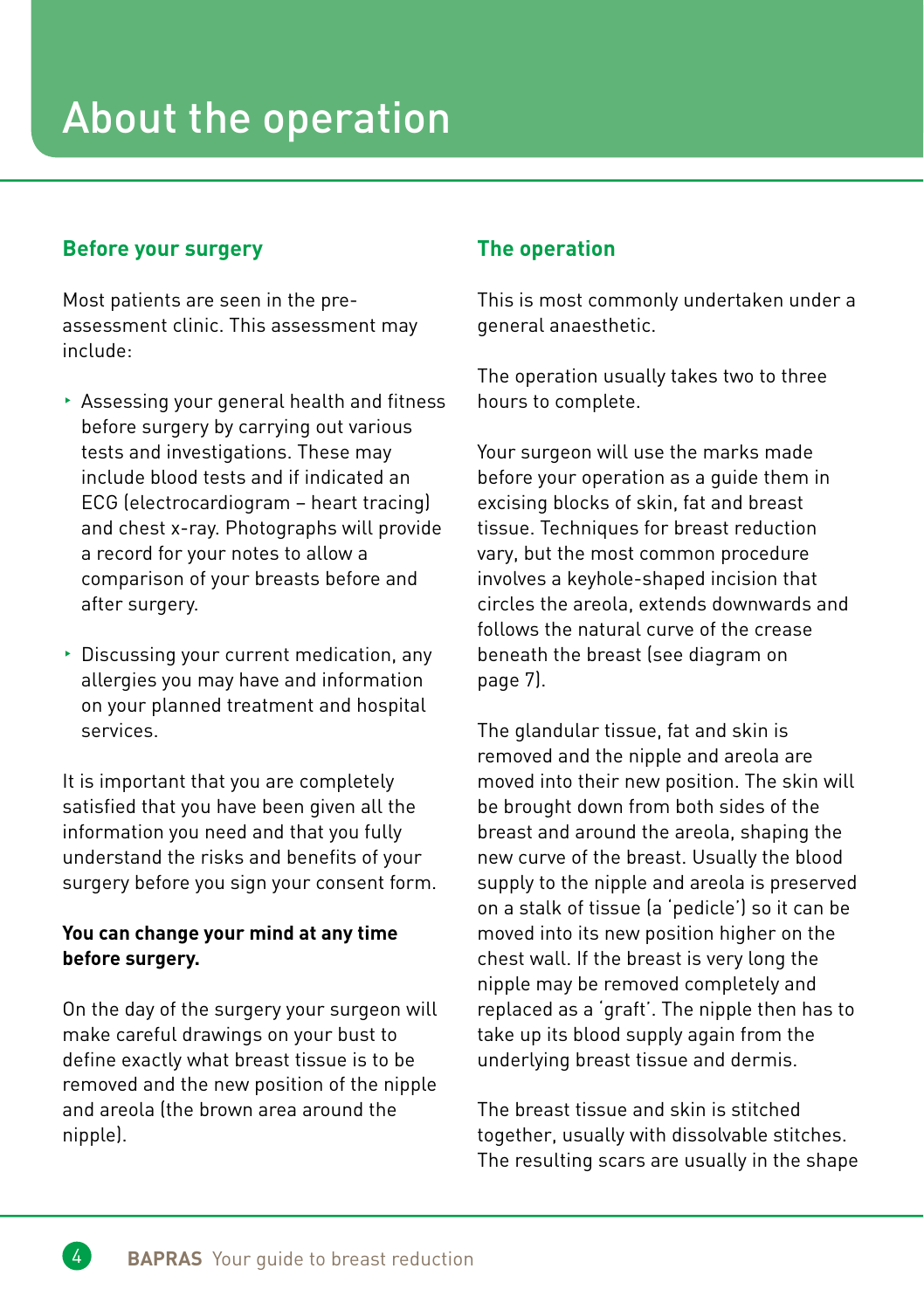of an anchor shape with a circle around the areola, vertically down to the fold under the breast and extending, horizontally along the fold under the breast.

#### **Recovery**

Most patients will be awake within half an hour of the operation finishing. Pain is controlled with medication.

It is likely you will be ready to go home the next day.

Expect to have a quiet time at home for the first week with no heavy lifting or strenuous work. It is likely you will need two to three weeks off work, and during the first two weeks you will need help with shopping, housework and care of small children and pets. You will not be able to drive for at least the first week, and possibly into the second, and then only for short journeys.

While the breasts and chest will be uncomfortable you should not be in extreme pain.

An elasticated bra with no underwiring, such as a sports bra, may make the breasts more comfortable.

You will need to see your surgical team about one week after surgery, and you should ensure you are able to see them regularly for the first few weeks, as it is common to need some regular dressings on the wounds during this time. Once all the wounds are healed it is likely the surgeon will want to see you at about three to six months after your surgery.

Light recreational activities such as walking and light exercise can usually be started after two to three weeks, gradually building up to more strenuous workouts after four to six seeks.

You should be able to return to work after two to three weeks depending upon how strenuous your work is.

Breast reduction is a big operation and when returning to work it is very common to feel tired. This can continue for up to three months.

The initial swelling of the breasts after the operation usually goes within about three months. This usually allows the initial high position of the breast on the chest to come down into a natural position.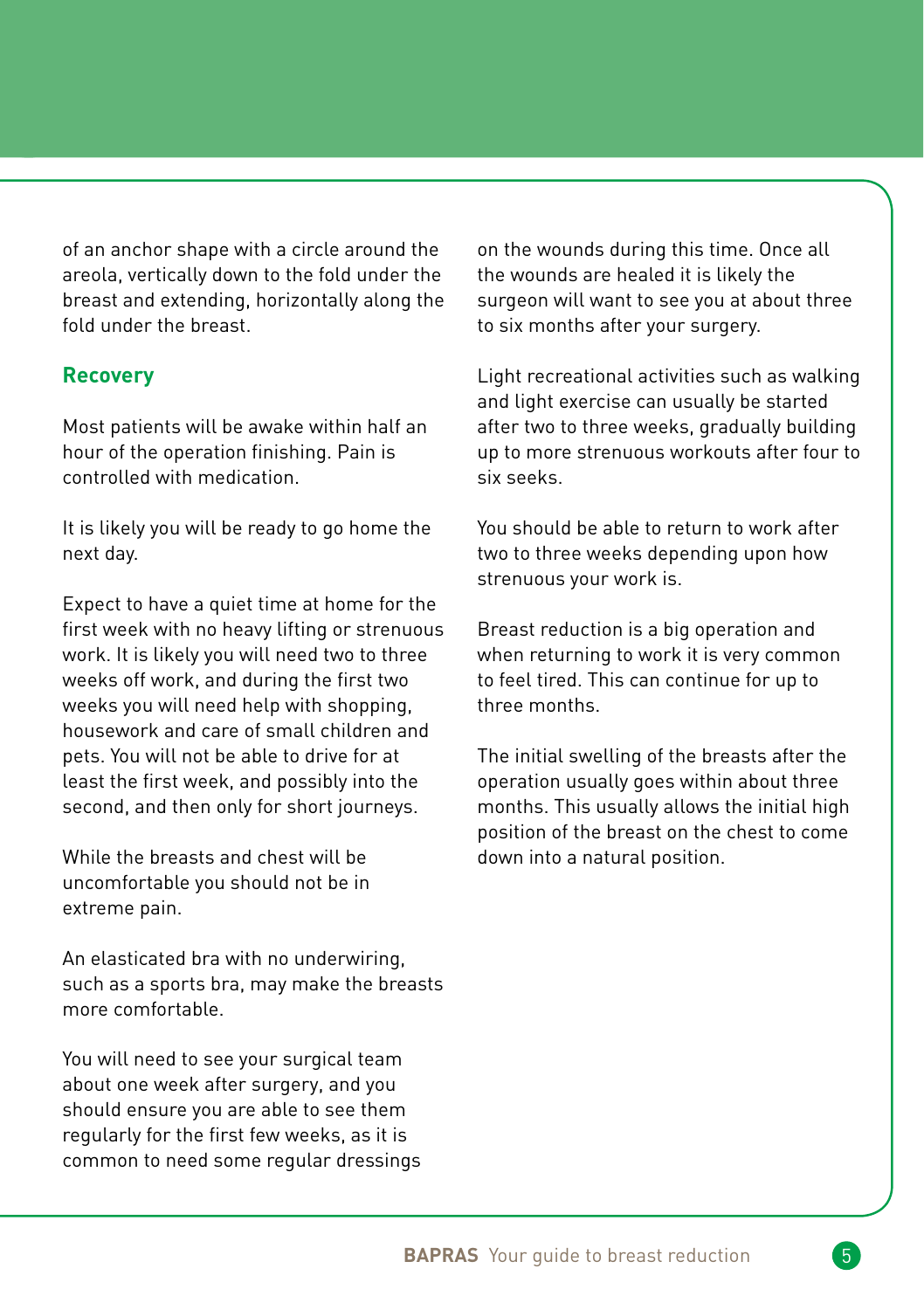#### **What can I expect before my operation?**

An anaesthetist will visit you and examine you on the ward and explain the anaesthetic procedure. You must have nothing to eat for a minimum of four to six hours and nothing to drink for a minimum of two hours before your surgery. This is for your safety, to prevent any problems during your anaesthetic.

The surgeon will see you and ask for your consent to proceed with your surgery. Preoperative photographs may be taken. The surgeon will mark the new position for the nipple in a position higher than the old, reducing the size of the areola around the nipple as well as marking the area of skin and breast tissue to be removed. It is vital that you do not wash these marks off. Please ask questions if there is anything that you are not sure about.

#### **The surgery**

The procedure usually takes about two to three hours. Techniques for breast reduction vary, but the most common procedure uses an anchor-shaped incision that circles the areola, extends downwards and follows the natural curve of the crease beneath the breast. The glandular tissue, fat and skin are removed, and the nipple and areola are moved into their new positions. The skin is brought down from both sides of the breast and around the

areola, shaping the new curve of the breast. Sutures dissolve under the skin and do not need removing.

Each nipple remains attached to the breast and its blood vessels by a stalk, known as a 'pedicle'. The direction of the pedicle may vary, such as superior or inferior, but both ways preserve the blood supply to the nipple and areola.

In a small number of patients the nipples and areolas are removed completely and then grafted into a higher position. This is done if the breasts are very droopy with the nipples extremely low. It causes a permanent loss of sensation in the nipple and areola.

In some patients with good quality skin, the horizontal part of the scar may be avoided with a vertical scar breast reduction pattern, but this results in small pleats at the lower end of the vertical scar which may take some months to settle.

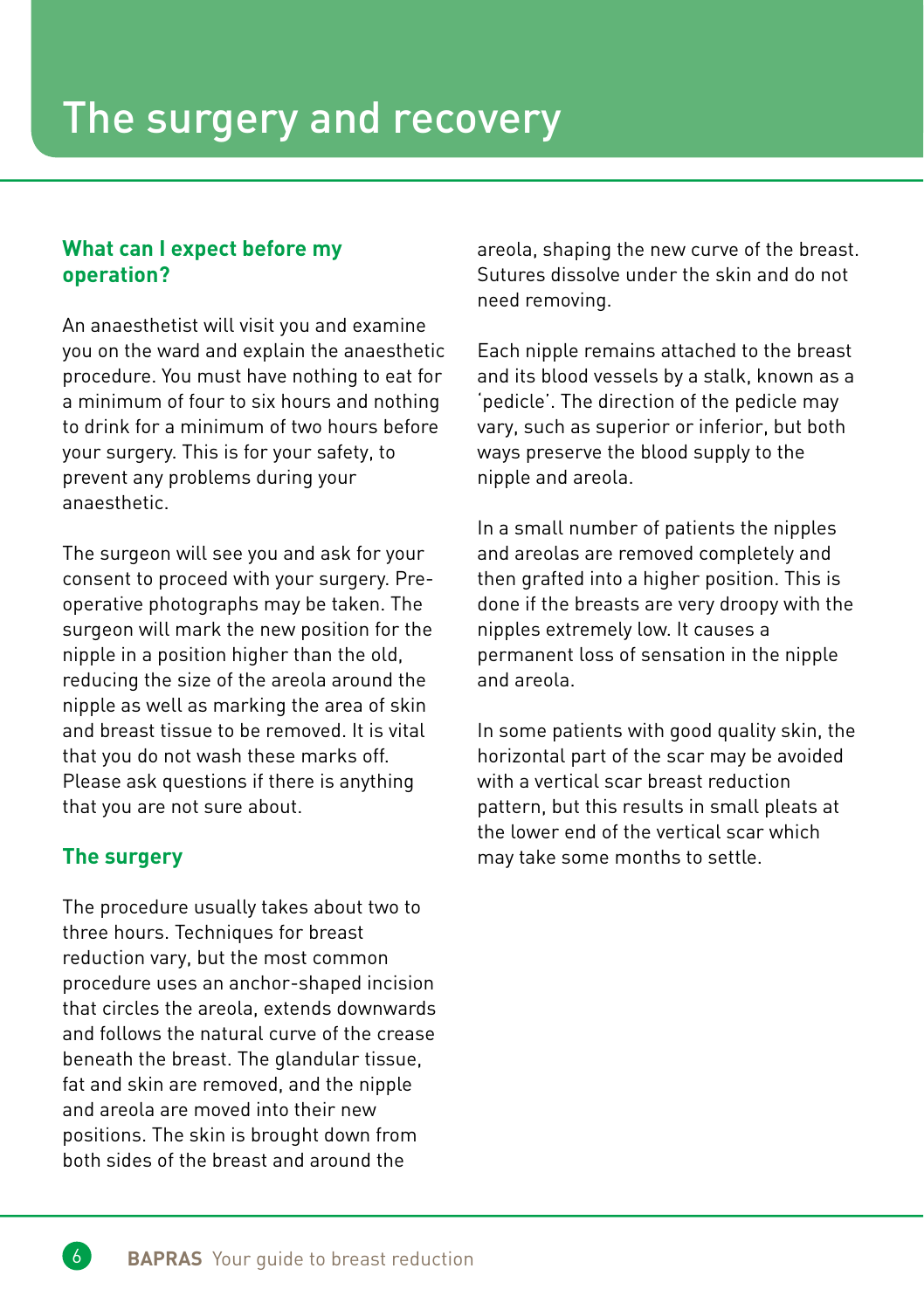

**Figure 1:** Anchor-shaped Scar pattern



**Figure 2:** Vertical Scar pattern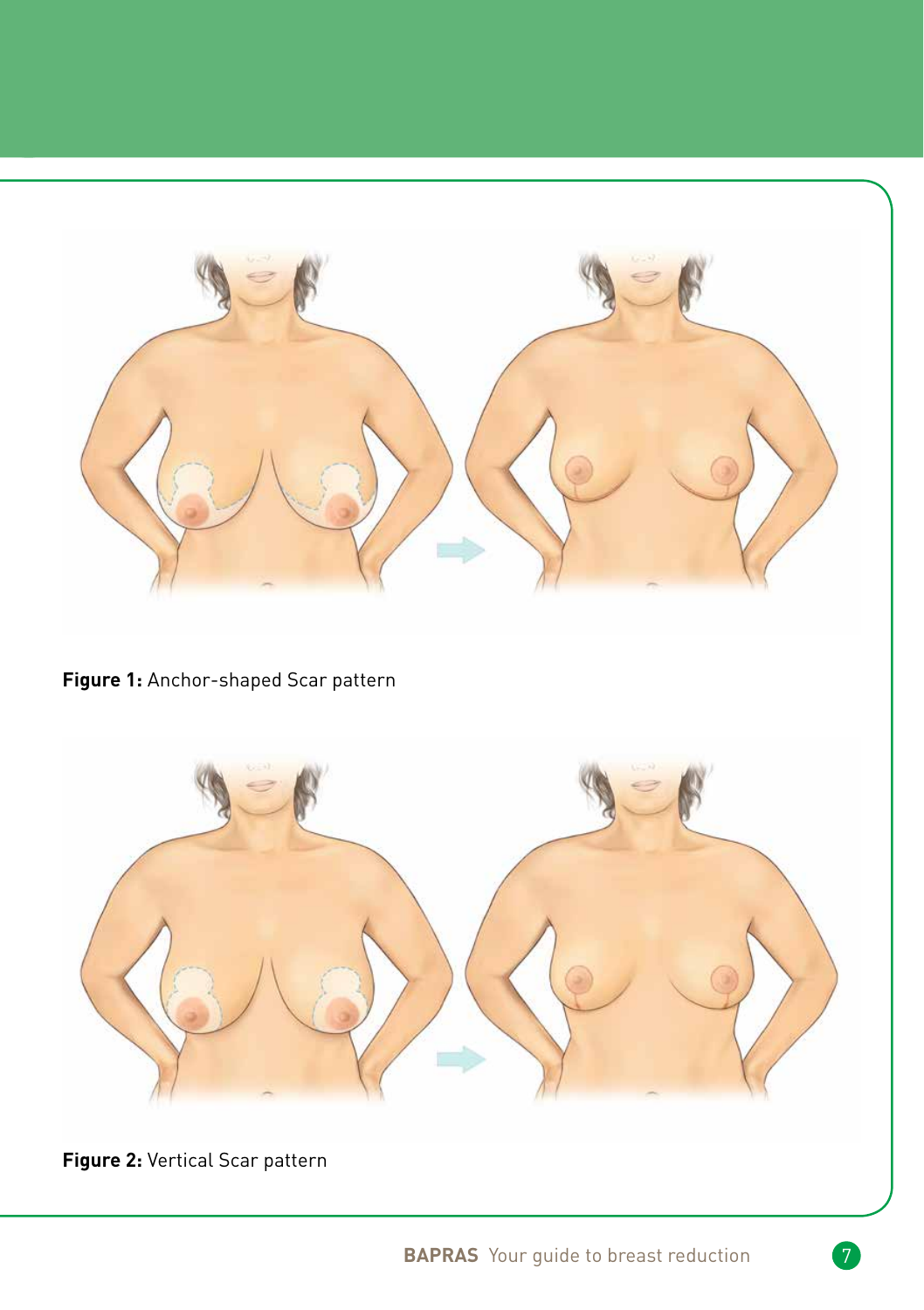#### **What can I expect after the operation?**

#### **What should I look out for?**

Breast firmness and tenderness before any surgery are common in women, and can relate to your monthly periods. When your breasts have healed after reduction surgery these symptoms may return. It may also take some months for scar tissue in the breasts to settle, and at first the scars may feel lumpy and tender. It is advisable to become 'breast aware' – by getting to know what your breasts look and feel like so you know what is normal for you.

When you are at home after surgery, it is important to check your wounds. If they become red, swollen, and painful, or if there is a discharge, please contact your hospital.

#### **When should I return to the hospital for a follow-up appointment?**

When you are discharged from hospital you will be given an appointment to be seen by the surgeon or nurse.

#### **What should I do when I am at home?**

Following your operation you should be able to return to most of your normal activities within two to four weeks, although this will vary from person to person. You can start with a small amount of housework and gradually build up to hoovering and ironing.

Returning to work – Depending on the type of work that you do, you may be able to return to work within two to three weeks. You may feel quite tired at first. This is quite normal.

Sport – Most sport can be resumed after two weeks. If the sport involves strenuous upper body movements – for example aerobics, running, golf, swimming and any racquet sports – then it is advisable not to return to these activities until about a month after surgery. It is essential to wear a good quality sports bra, and if possible an elasticated crop top such as Lycra® or Spandex® as well, to prevent the breasts from moving up and down, and to maintain the results from surgery.

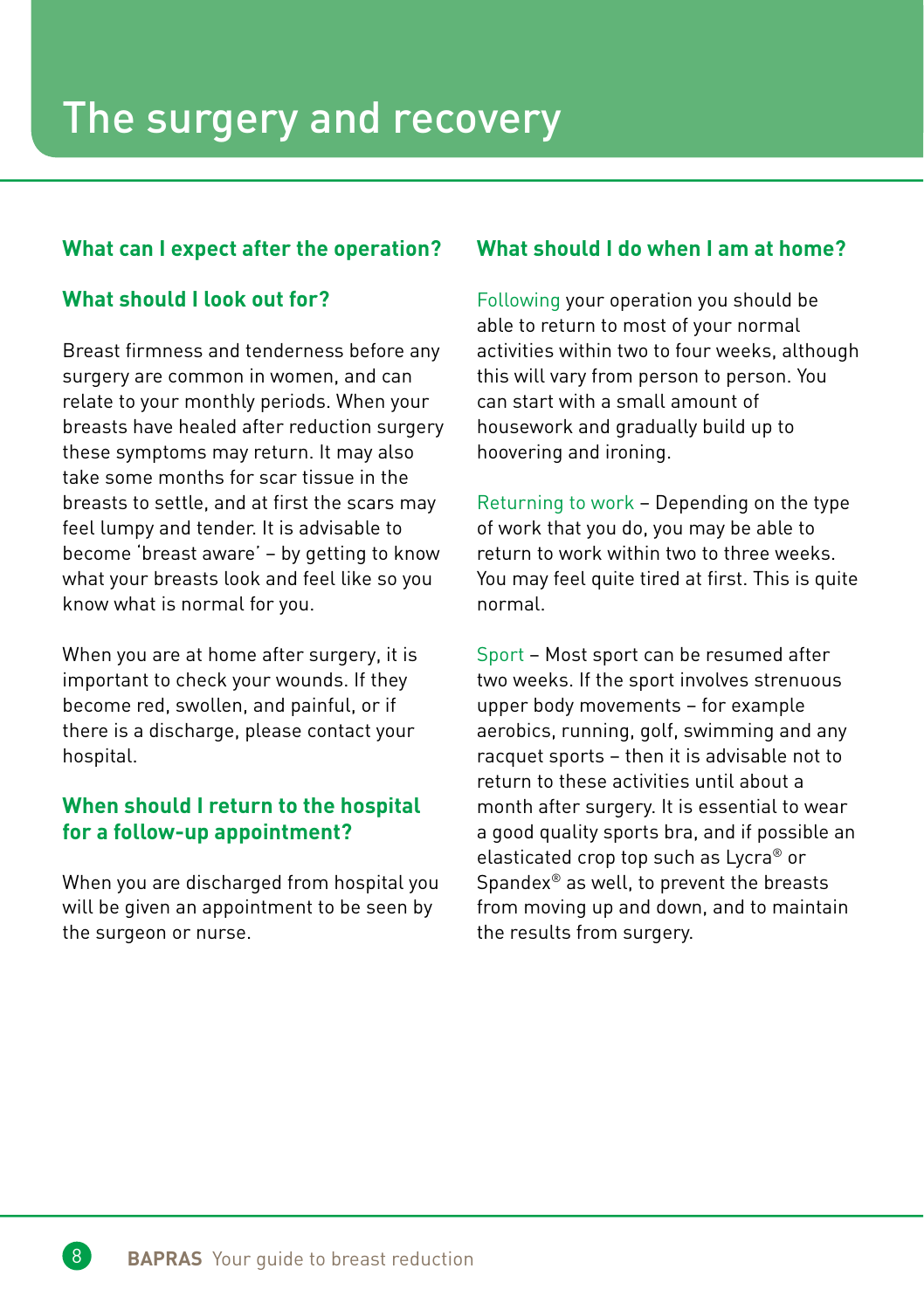#### **What are the risks?**

All surgery and anaesthesia carries some uncertainty and risk. The following list gives you information about the most common or significant problems that can occur following this type of surgery.

Pain – The pain from this operation is not usually severe. Different people require varying amounts of painkillers (analgesia). You may feel some pain for the first few days especially as you move around and cough. There may be further discomfort for a week or more. Your surgeon or anaesthetist will prescribe regular painkillers to lessen the pain. If you are in constant pain, telephone the hospital and speak to the nursing staff. In the long term your breasts should not be painful as a result of the operation, but if you suffer from breast pain before the operation it is unlikely to be cured by the surgery.

Deep vein thrombosis – This is a blood clot in the veins in the legs and is a potential complication following surgery and bed rest. People taking the oral contraceptive pill or hormone replacement therapy, and those who smoke, are at the greatest risk. Occasionally clots can break off and pass to the lungs, known as a pulmonary embolus. All patients are given compression socks to try to prevent this problem. Preoperative assessment may also result in the need for heparin injections to reduce this risk.

Blood transfusion – It is not common to require a blood transfusion after this operation, but it may occasionally be required. If you have strong views or religious beliefs about this, discuss this with your surgeon before surgery. If you are found to have a low blood count (anaemia) after your operation, a course of iron tablets will be prescribed.

Haematoma – This is a collection of blood underneath the skin which may occur after surgery. To try to prevent this a small drainage tube may be placed in each breast to allow any blood and fluid to drain into a vacuumed bottle. Even with this care, occasionally blood collects, causing the breast to become painful and swollen. A second operation may then be necessary to remove the haematoma.

Drains – A wound drain may be inserted into each breast during the operation to allow any blood and fluid to drain away. The drainage tube is attached to a vacuumed bottle where the fluid is collected and measured. The nurses will remove the tube on the doctor's instructions, usually after 24–48 hours, depending on the amount and colour of the fluid drained. After the drain has been removed a small amount of leakage from the wound is common. A light gauze pad can absorb this.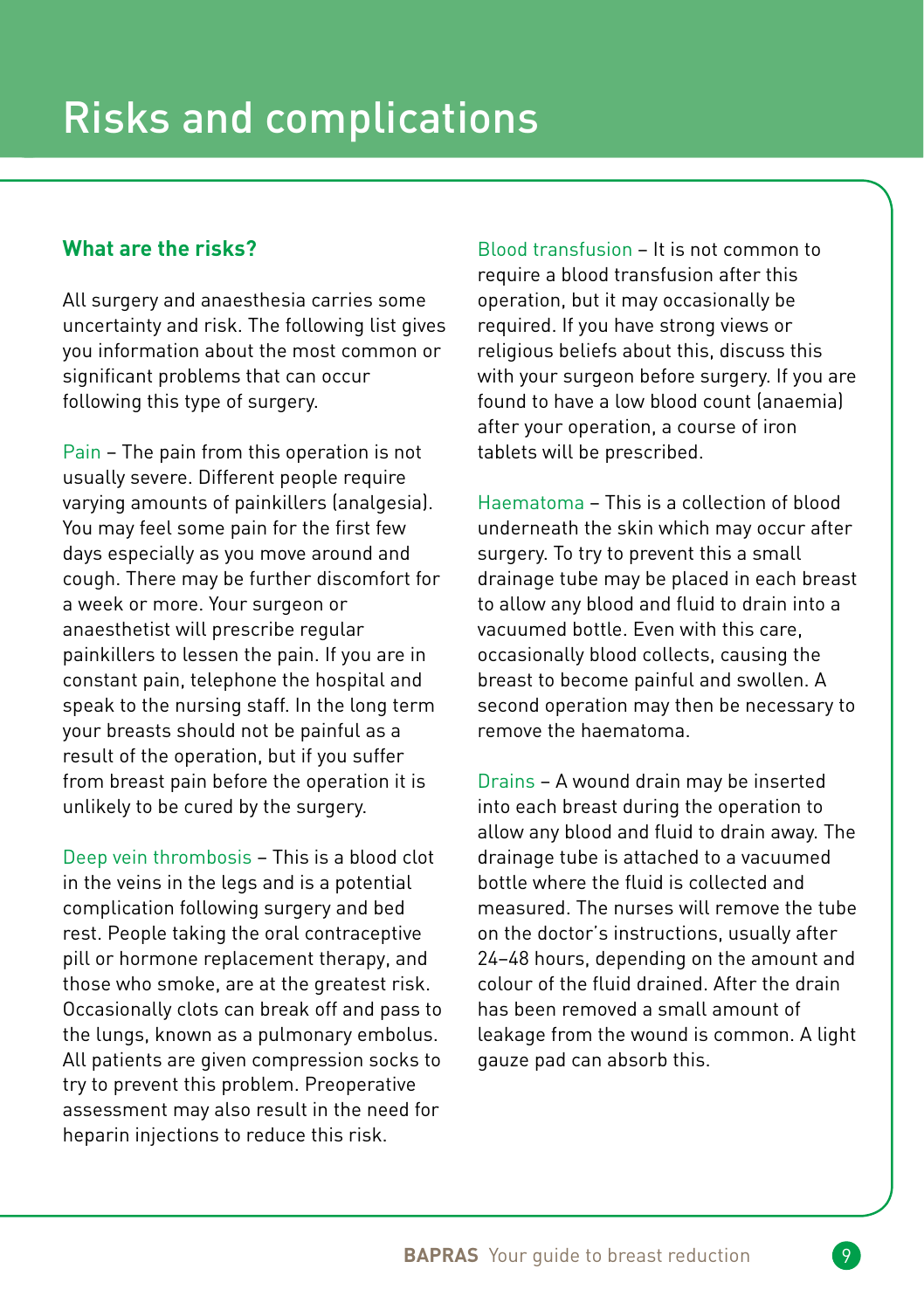Infection – A wound infection can occur after any surgical procedure. If this happens it may be treated with antibiotics and, if necessary, further dressings. After an infection the scars may not be quite as neat. Any major operation with a general anaesthetic carries a small risk of a chest infection, particularly among people who smoke. This would be treated by antibiotics.

Nipples – Breast reduction surgery always involves changing the position of your nipples. This causes loss of normal sensation in the nipple and areola which can be permanent. Rarely, the nipples may become over-sensitive.

The nipple and areola, or part of them, may die due to poor blood supply. Smoking increases the risk of this by reducing the flow of blood to them. Dressings are required until new skin has formed. The nipple and areola will have a scarred appearance in the affected area. Complete loss of the nipple and areola is rare, but if it does happen it is often necessary to have a second operation, and further surgery to improve the look of the nipple and areola may be required at a later date.

Wound breakdown – Wound healing may sometimes be delayed. This may be because of poor blood supply to the area, poor nutritional status and/or infection. Occasionally the wound may break down, resulting in a longer hospital stay, wound dressings and possibly further surgery.



Smoking increases the risk of this in any surgical wound. Wound breakdown can also occur at the T-junction of the anchor scar at the bottom of the breast, and at the junction of the vertical scar with the scar around the nipple and areola.

Scars – Any operation leaves a permanent scar. Infection can cause a wound to reopen, which may lead to problems with scar formation such as stretching or thickening. At first, even without any healing problem, the scars will look red, slightly lumpy and

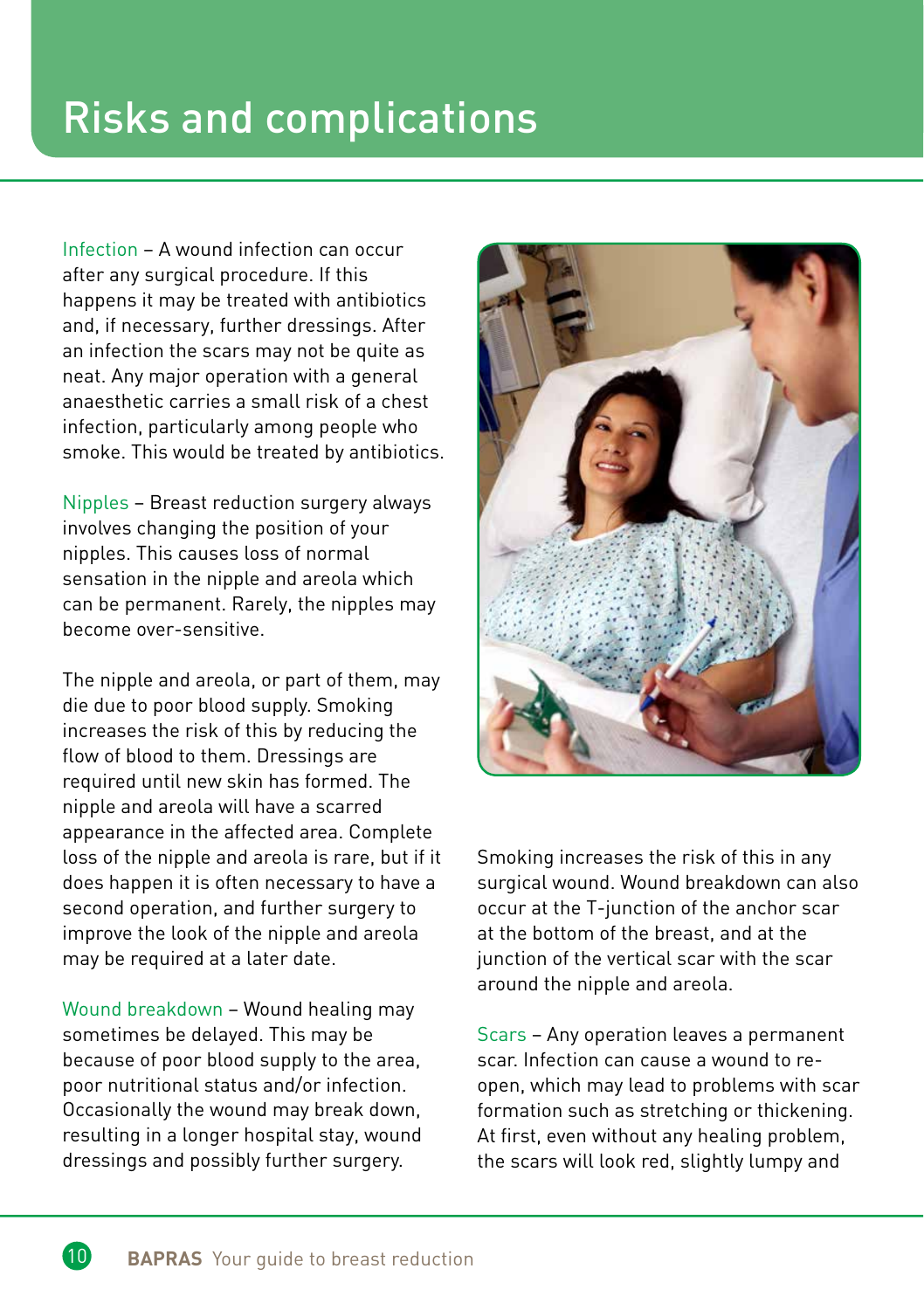raised. Regular massage of the scar using a light, non-perfumed moisturising cream and using sun protection measures such as a factor 30 sunblock should help it to settle and fade in time. This may take up to two years. Some people develop keloid or hypertrophic scars which are raised, itchy and red. If you already have a tendency to produce scars like these then please discuss this with your surgeon. In most patients the scars soften and flatten to become less noticeable.

Breastfeeding – It is likely that you may not be able to breastfeed after this operation, so if you are keen to be do so at any time in the future after the surgery, you should consider postponing the operation until you have completed your family.

Symmetry – Although the surgeon will try hard to make your breasts equal in size and shape, there may be a small difference between the two breasts. This is quite normal, but if you have any concerns or questions please talk to your surgeon. If necessary, revision surgery can be done to improve the look of the breasts.

Occasionally there is an area of excess breast tissue on the outer part of your breast, known as a 'dog ear'. This is completely harmless, but may be irritating as it 'catches' when moving your arm. Most 'dog-ears' settle by six months following surgery, but if these do not, then they are easily revised under local anaesthetic.

Fat necrosis – This is an uncommon, benign condition where fat cells within the breast become damaged and delay wound healing. It is usually painless and the body repairs the tissue over a period of weeks. Sometimes however the fatty tissue swells and the breast becomes red and painful. The fat cells may die and their contents form a collection of greasy fluid which may drain to the skin surface and be mistaken for pus. The remaining tissue may become hard. In severe cases the skin may die. If this occurs, you may require dressings until the area is healed. It is very rare that further surgery is required.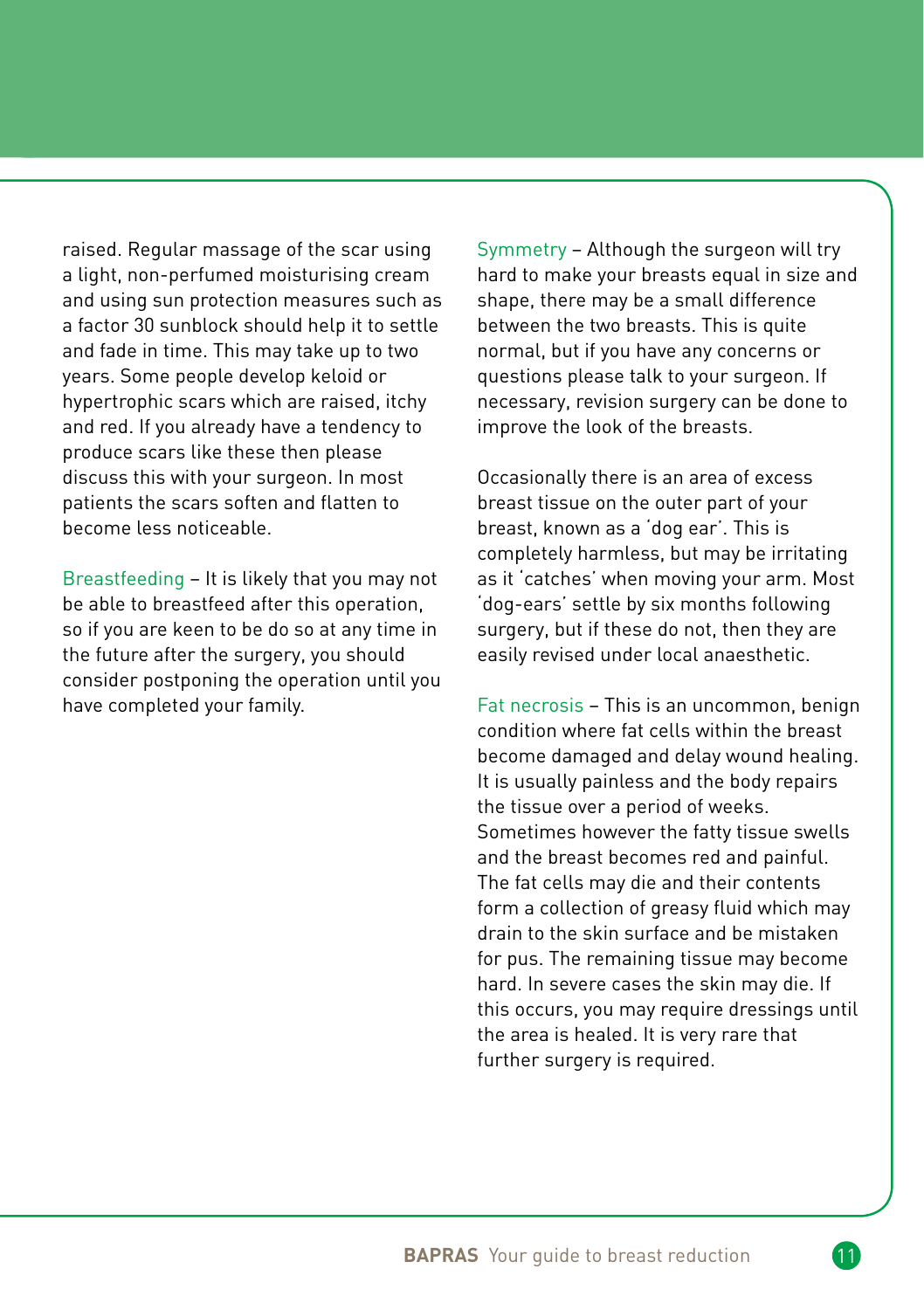Psychological aspects – Most patients are pleased with the results of their surgery. Occasionally, women feel very anxious about their treatment or have difficulty coming to terms with their new look because their breasts may not be as they had imagined they would be, or as a result of a complication during surgery.

Bra – You will need to wear a good, supportive, non-wired support bra, as advised by your surgeon, for six to eight weeks. This is to help support the underlying tissue and suture lines while healing. After surgery there will be swelling and your breasts will seem high and firm which may seem unnatural to you. However, the swelling will reduce and become more comfortable and after a while the breasts will look a more natural shape.

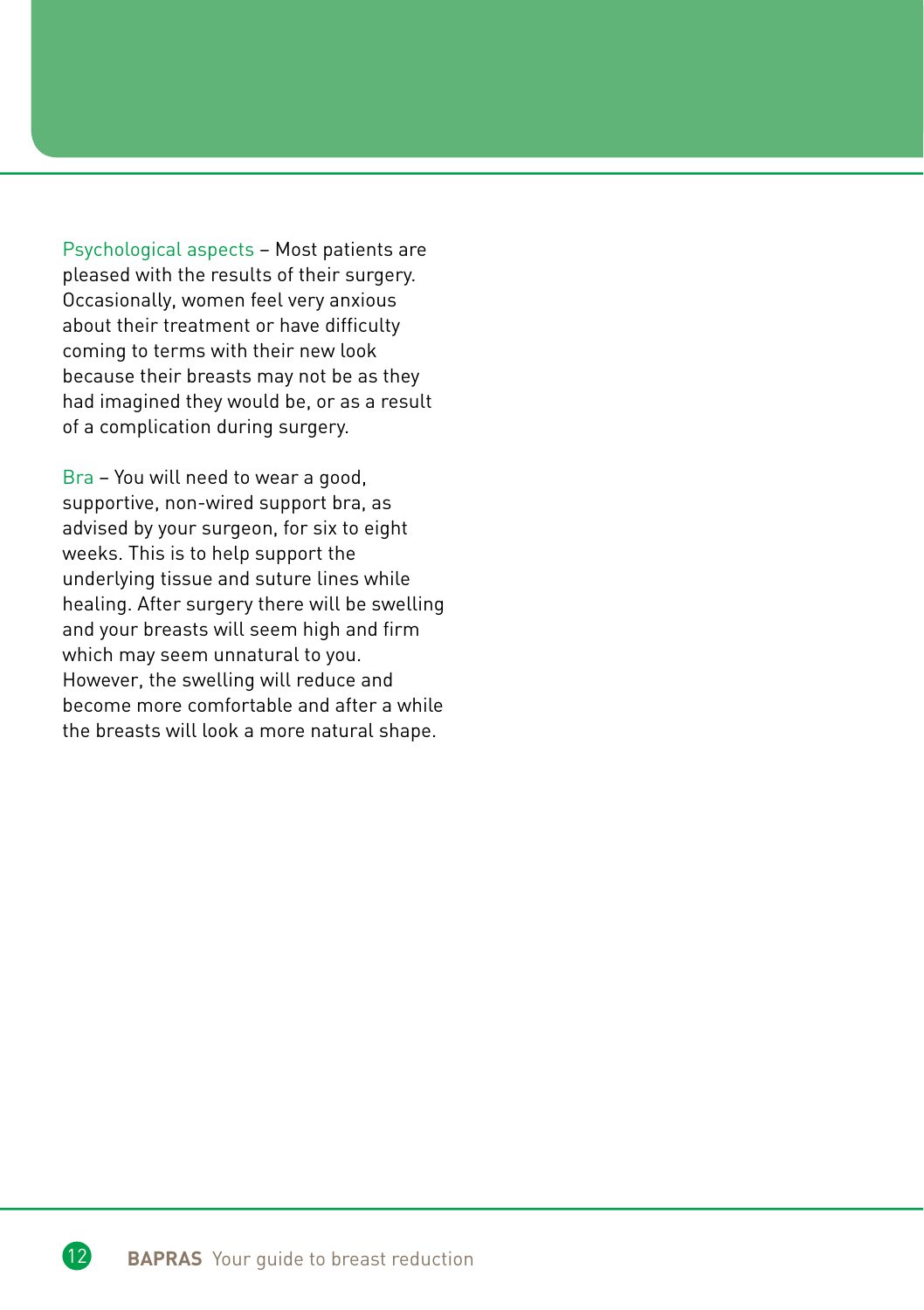## Further information

#### **Further information**

**BAPRAS' cosmetic surgery checklist** Visit the patient information section of the BAPRAS website: www.bapras.org.uk

#### **Department of Health – Cosmetic surgery**

www.gov.uk/government/news/recommendations-to-protect-people-who-choosecosmetic-surgery

**BAAPS - British Association of Aesthetic Plastic Surgeons** http://baaps.org.uk/

**GMC plastic surgery specialist register**  http://www.gmc-uk.org/doctors/register/LRMP.asp

#### **Authors:**

**Anita Hazari** Consultant Plastic Surgeon, East Grinstead

**Richard Haywood** Consultant Plastic Surgeon, Norwich

**Updated 2017:**  David Ward, Emeritus Consultant Plastic Surgeon, Leicester

13